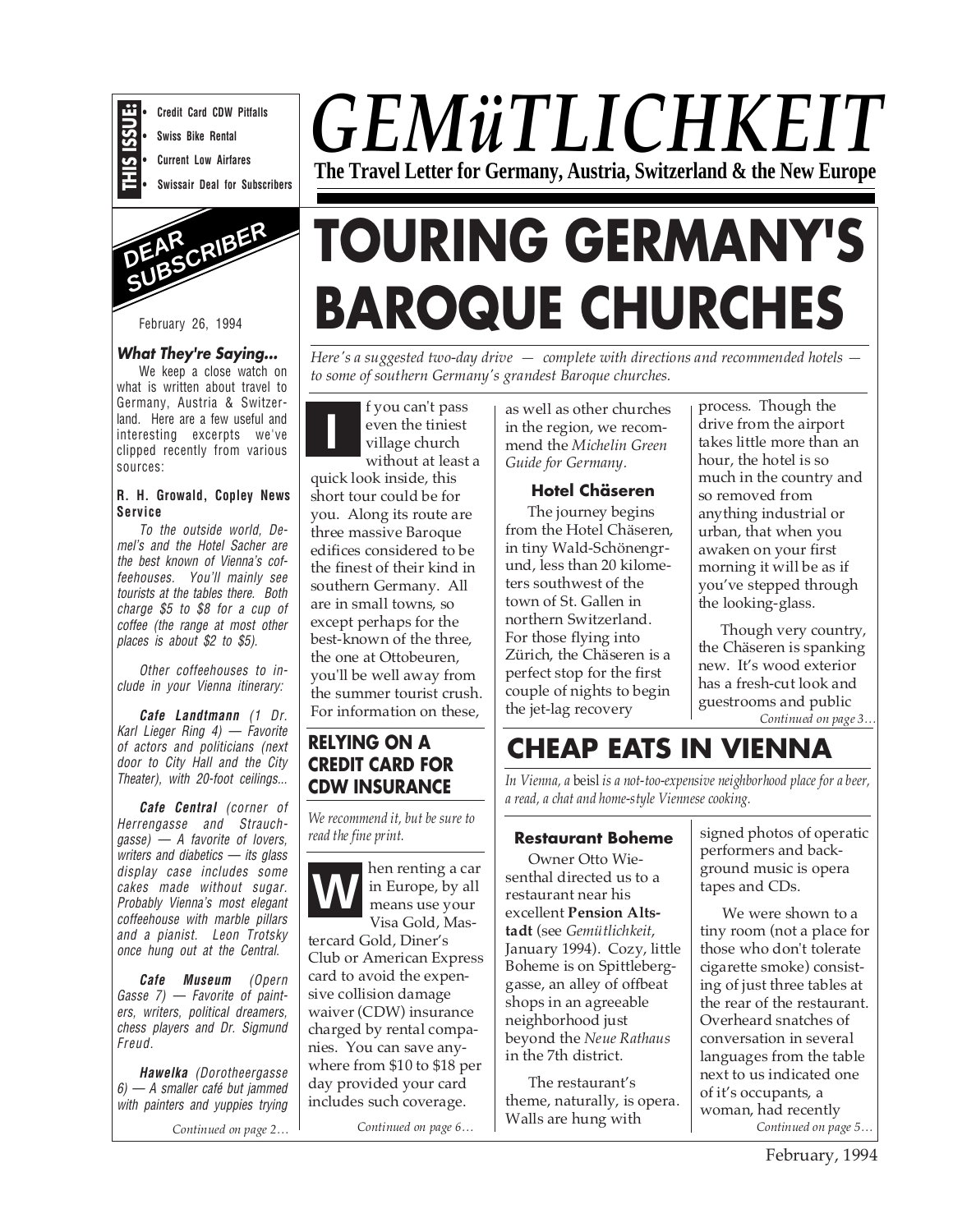#### *DEAR SUBSCRIBER Continued from page 1*

to be bohemian in their tailored clothes. Like most coffeehouses in central Vienna, Hawelka serves meals.

**Café Tirolerhof** (Tegetthoffstrasse 8) — A sort of neighborhood club for people who don't care who you are, peopled with serious newspaper readers and almost as silent as a library.

**Griensteidl** ( Michaeler Platz 2) — Established in 1847, this is one of Vienna's oldest coffeehouses. It features 18-foot arched windows and whispered chats between conservatively dressed Viennese who seem so respectable they might be spies.

#### **Associated Press report**

Prince Leopold von Bayern, a dashing aristocratic race driver, revels in whooshing along Germany's Autobahn at 155 mph. "The speeds on the city racecourses are limited by tight curves, so you can't get up to top speed. The autobahn is mostly straight so you can." he said, adding that it is also more dangerous. "On the racetrack, everyone knows what he's doing. This is not so on the Autobahn. Not everyone should be driving so fast."

In Germany, no one is granted a driver's license until he or she has successfully completed 33 hours of driver's training in the classroom and 18 more on the road.

Drunk-driving laws are rigidly enforced on every German road and sobriety checkpoints are a common sight along the Autobahn. Passing on the right is strictly forbidden, as is tailgating. All trucks are restricted to the right lanes of the Autobahn.

"The most dangerous stretch of road is

between Nürnberg and Munich," said Alfons Jung, Commissioner of the Autobahn police. "The road goes up and down and the weather is often foggy. You can be driving at 240 kilometers (149 mph) and suddenly, you can't see."

#### **Paul Eisenstein, Hemispheres Magazine**

German Autobahns account for about 4 percent of all German roads, but 30 percent of the miles Germans drive. On the average, each year 7,900 people are killed in motor accidents, but only about 700 deaths occur on the Autobahns. That's about 10%. In the United States, 30 percent of the motor vehicle deaths occur on the freeways. In fact, the statistics show that despite their high speeds there are fewer deaths per mile driven on the Autobahn than on the American interstates. And the German death rate is falling faster than in the United States.

#### **Janet Fullwood, Sacramento Bee**

Ms. Fullwood writes about some of the everyday-life differences Americans traveling in Germany can expect to encounter. They may be old hat to veteran travelers but her observations should enlighten others.

**Escalators:** If you spot an escalator from a distance and it is not moving do not assume that it is broken and start looking for the stairs. Most escalators in Germany (and elsewhere in Europe) operate on electric eyes. If no one is on them, they don't move.

**Lights on Timers:** Hallway lights in apartment buildings and modest hotels are almost always on energy saving timers. Flip the switch at the end of the hallway and the overhead light will come on just long enough to get you inside your door. Look for a switch near the door when you are headed in the opposite direction.

**More Energy Savings:** In inexpensive hotels and guest houses, a manually oper-

ated, 5 or 10 gallon water heater is provided for the shower, sink or bath. Remember to turn it on, or you'll stand there wondering why the water doesn't heat up.

**Floor Numbers:** If you are handed a key to room Number 101, don't look for it on the ground floor. The first floor in German buildings (and in most of the world outside North America, for that matter) is what Americans call the second floor.

**Nifty Grocery Gadget:** Shopping for produce in German grocery stores is also different than at home. In many stores, customers select and bag their own fruits and vegetables, then place them on an electronic scale located at the produce department. Attached to the scale is a panel of buttons, each bearing a drawing of a particular product. Push the picture that corresponds with what you are weighing and bingo - out pops a self stick label with the product's name, weight, price per kilo and price to be paid.

**Different Packaging:** You won't see as much fancy, wasteful packaging in Germany as in America. And some packaging is intriguingly different. Mustard, mayonnaise and tomato paste for example come in tubes, like toothpaste, as well as in jars. Fruit juice is packaged in 1 liter paper containers, like quarts of milk are packaged here.

**Bring your own Bag:** Few German grocery stores provide free bags at checkout. Customers either bring their own or buy one at the store. Most shoppers we saw packed their goods in canvas totes, but a good many, mostly women, shopped with old-fashioned wicker baskets over their arms.

**Beds:** Double and king sized beds are not the norm in German hotels and guest houses. What a couple gets instead are two twin beds pushed together. Nor are covers

*Continued on page 8…*

<sup>Vol. 8, No. 2</sup> *GEMÜTLICHKEIT* 

| Vol.8, N <sub>0</sub> .2<br>February, 1994 | <i><b>GEMÜTLICHKEIT</b></i><br>The Travel Letter for Germany, Austria, Switzerland & the New Europe |  |
|--------------------------------------------|-----------------------------------------------------------------------------------------------------|--|
|                                            | <b>Editor&amp;Publisher:</b> Robert H. Bestor, Jr.                                                  |  |
|                                            | Associate Editors:  E. Schiller, L. Troop<br>Contributing Rittors: C. Fischer, R. Holliday          |  |
|                                            | Design&Composition:  Paul T. Merschdorf<br>Consulting Rittor:  Thomas P. Bestor                     |  |
|                                            | SubscriptionDept:  N. Badely, K. Steffans                                                           |  |
|                                            | Gemütlichkeit (ISSN10431756) ispublishedmonthlybyUpCountryPublishing,                               |  |

2892 Chronicle Avenue, Hayward, CA 94542. TOLL FREE: 1-800/521-6722 or 510/538-0628. FAX: 510/582-8296. Subscriptions are \$67 per year for 12 issues. While every effort is made to provide correct information in this publication, the publishers can make no guarantees regarding accuracy. Second-class postage paid in Hayward, CA.

**POSTMASTER: SEND ADDRESS CHANGES TO:** Gemütlichkeit, 2892 Chronicle Ave., Hayward, CA 94542

#### **HOTEL RESTAURANT RATING KEY**

| Rating Category | <b>Scale</b> |  |
|-----------------|--------------|--|
| Unacceptable    | 3<br>ი -     |  |
| Adequate        | 4 - 7        |  |
| Average         | 8 - 11       |  |
| Above Average   | $12 - 15$    |  |
| Excellent       | $16 - 20$    |  |

| cale                            | <b>Hotel Rating Criteria</b> |     |
|---------------------------------|------------------------------|-----|
| $\overline{a}$<br>$\mathcal{B}$ | People/Service               | 30% |
| - 7                             | Location/Setting             | 15% |
| - 11                            | Guestrooms                   | 30% |
| - 15                            | Public rooms                 | 5%  |
| - 20                            | Facilities/Restaurant        | 20% |

#### **Special Designations**

**G** By virtue of location, deco special charm, warmth of management, or combina tion thereof, an especiall pleasant establishment.

|          | <b>Restaurant Criteria</b> |     |
|----------|----------------------------|-----|
| or.      | Food                       | 65% |
| f        | Service                    | 20% |
| a-<br>ΙV | Atmosphere                 | 15% |

**\$** Offers significant value.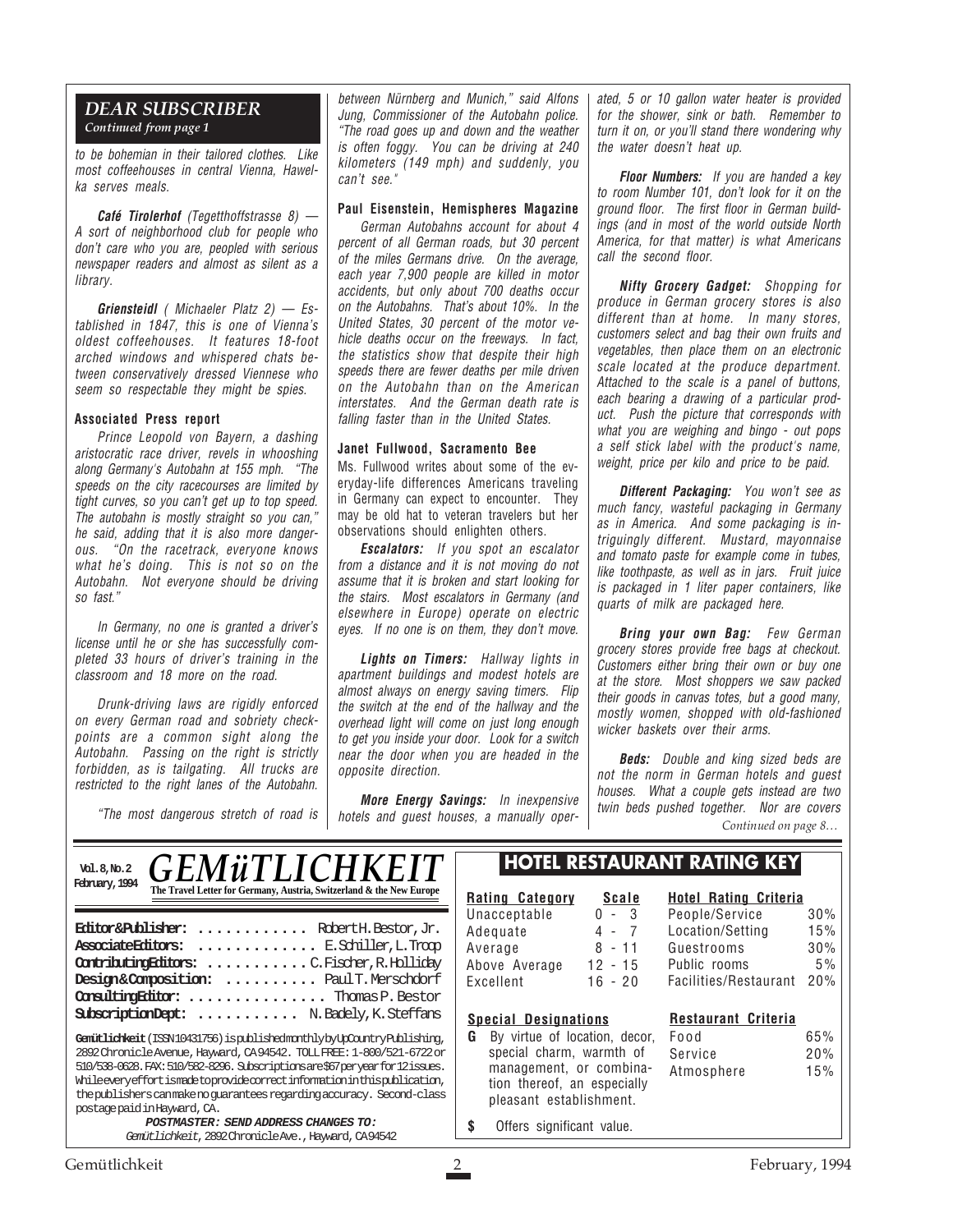#### *BAROQUE DRIVE Continued from page 1*

spaces are bright with shiny tile and spotless fixtures. From many of the somewhat simple rooms is a wonderful view across the valley to the sharply ridged, gray stone of the Säntis.

Our pine-walled room, Number 16, was spotless, comfortable, welllit and had the Säntis view. There was remote cable-TV, minibar and a

gleaming bathroom equipped with an excellent stall shower, hairdryer, washcloths and good towels. The room had two moderately comfortable chairs and a small table but not much of a separate sitting area.

The Chäseren's restaurant serves better than average hearty, country fare that bows from the waist toward the region's cheesemaking renown. *Cordon bleu Appenzellerart* (28 Sfr./\$19.50) came filled with sharp Appenzell cheese and a variety of vegetables including broccoli, cauliflower, turnips and carrots that still had a little crunch. *Chäschnöpf* is a type of *spätzle* cooked with Appenzell cheese. It can be ordered alone (Sfr. 12/\$8.50) or with various meat and vegetable dishes. *Chäschnöpf* with turkey schnitzel cost 21 Sfr (\$15). *Appenzeller Käsesuppe* is a marvelously rich broth of cheese and butter, but is

probably not recommended by your cardiologist. *Appenzeller Geissenkäse* turned out to be cubes of cheese on a bed of romaine lettuce hearts with an oil and vinegar dressing. There

**Finding the Hotel Chäseren**

 $\boldsymbol{F}$ rom Zürich's Kloten Airport follow the N1 Autobahn signs toward Winterthur and St. Gallen. Go approximately 40 kilometers to the Wil exit and turn south on Red Road #16. In about 15 kilometers turn

were hefty slices of a rugged dark bread with which to sop up the remains of the dressing.

The Chäseren's lone drawback is its price. Though delightful, this is a small, country hotel with few guest facilities. At \$80 per night double it would be a bargain but at 150 to 210 Sfr. (\$103 to \$145) its charm is somewhat muted.

**Address:** CH-9105, Wald-Schönengrund, Switzerland **Phone:** 071/57 1751



**Fax:** 071/57 17 59

**Location:** Near Herisau, south of the Zürich-St. Gallen Autobahn **Rooms:** Approximately 18 rooms, all with remote cable TV and phone.

**Proprietor:** Peter Bruderer **Prices:** Singles 95 to 125 Sfr. (\$66- \$86), doubles 150 to 210 Sfr. (\$103- \$145)

**Meals:** All, buffet breakfast included, halfboard 25 Sfr. (\$17). **Facilities:** Restaurant, but no lift **Credit cards:** All **Disabled:** Not suitable **Parking:** Outdoors, free **Other comments:** Very quiet hotel **HOTEL RATING: ABOVE AVERAGE 14.2 RESTAURANT RATING: ABOVE AVERAGE 12.6**

#### **Abbey Church at Weingarten**

For this part of the drive you need a detailed map such as *Mairs' Die General Karte #1* for Switzerland (scale 1:200,000). To begin the tour,

turn left (northeast) when leaving the Chäseren on Red Road #8 toward Herisau. Follow the signs to Gossau and go under the Autobahn toward Bischofszell. Take the yellow road right to Sitterdorf then join Red Road #14 turning right toward Romanshorn. Here you will take the car ferry to Friedrichshafen on the German side of the Bodensee.

The crossing costs 21 Sfr. (\$15) for the car and 6.4 Sfr. (\$4.50) per person. Boats leave Romanshorn at 36 minutes past the hour from early morning until early evening between March 27 and November 5, arriving 41 minutes later. The winter

schedule is less frequent.

Change maps to *Mairs' Die General Karte #25* for Germany. You will leave the boat and immediately go through the border checkpoint. Set your odometer to zero and go straight ahead leaving the checkpoint, following signs to Ailingen, though that is not your destination. You are heading toward the abbey church at Weingarten and at about

*Continued on page 4…*

left at Lichtensteig and proceed east on Red Road #8. Wald is approximately another 15 kilometers. If you come to Schönengrund you have gone too far. The Chäseren is on your left, above the road. The sign to it is very small. Drive up the hill through the pasture.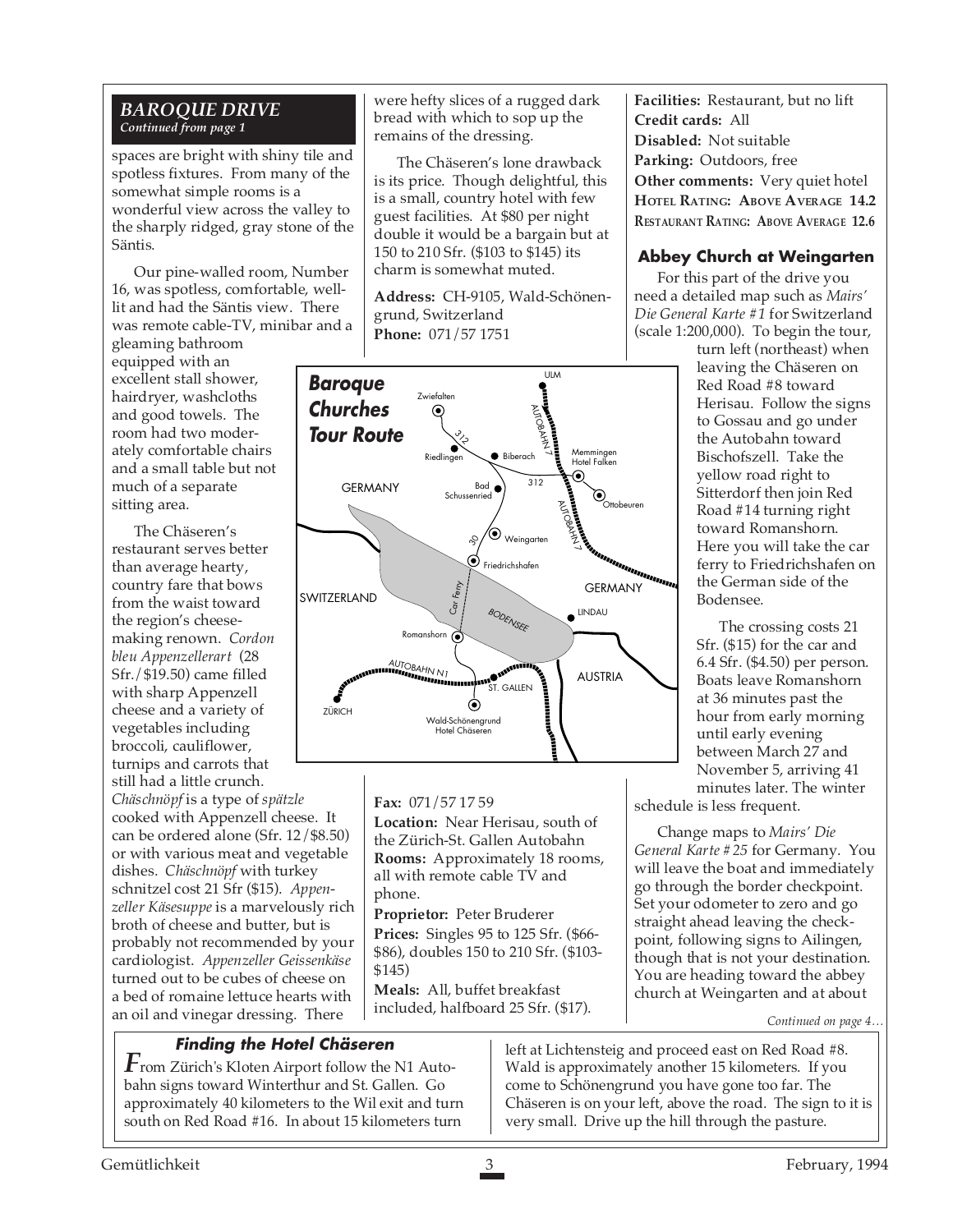#### *BAROQUE DRIVE Continued from page 3*

1.8 kilometers you will turn right at the sign to Ravensburg. Continue to follow the Ravensburg signs and you will be heading north on Red Road #30. Pass through Meckenbeuren and Untereschach. Ravensburg is a little tricky to get through but you must stay on #30. At 21.6 km you should be in the center lane and note the sign to Ulm. At the traffic signal observe the tower straight ahead. At 23.2 km turn right toward Ulm and Weingarten and then at 24.2 km go left toward Ulm and Weingarten.

At 25.4 km follow the *Stadtmitte* signs to the center of Weingarten and look for signs to the *Basilica*. The church is on a hill, amidst a bustling college atmosphere and parking is not easy. You may have to walk a few blocks. Michelin gives this church two stars, "worth a detour."

#### **The Church at Zwiefalten**

Leaving Weingarten, reset your odometer to zero and stay on Red Road #30 north toward Bad Waldsee. Change maps again to *Mairs' Die Generalkarte #22* for Germany.

At 14.2 km follow the Bad Waldsee sign and go under Red Road #30. Then at 15.7 km turn left toward Bad Schussenried. Just beyond the turn note an interesting church facade. At 16.2 km, still in Bad Waldsee, veer left, again toward Bad Schussenried. Then at 16.5 km it's another left. After the village of Schlupfen the road widens and goes through a deciduous forest.

At 27.7 km veer left toward Riedlingen and Bad Buchau, then straight to Bad Schussenried. Pass through Bad Buchau and at 51.7 km turn left on Red Road #312 to Riedlingen. Stay on #312 through the town, turning straight north toward Zwiefalten. The last few kilometers are quite lovely and the church dominates the approach to the town.

The churches on this drive are magnificent but Zwiefalten's is a little newer (1753 vs. 1724) and more grand than the Weingarten abbey. Like all Baroque churches, it is that first look inside that takes the breath away. Parking is no problem.

#### **Memmingen**

Return to Riedlingen and make the cross country run east on Red Road #312, through Biberach and Ochsenhausen to Memmingen where you will stay overnight.

Ancient gates stand at the entrances to the old town which is divided by canals. The Marktplatz has several architecturally interesting buildings including the arcaded, 15th century Steuerhaus and a Rathaus in the Rococo style. Many of the narrow streets are restricted to pedestrian traffic and the town is certainly worth half a day of sightseeing.

#### **Hotel Falken**

The Falken is centrally located in the inner city. Walk through the passageway under the hotel sign and take the elevator on your right up one floor. Light wood paneling, stone floors and oriental rugs set the tone in the hotel's handsome reception area. We arrived without reservations and were cordially welcomed. Our big double room on a corner, Number 306, was trimmed in knotty pine and had several windows, including one in the large, airy bathroom, remote cable TV, radio and telephone. The only missing element of importance was a separate sitting area. We paid 170 DM (\$97) for the room and 8 DM (\$5) to park our car in the underground garage.

**Address:** Rossmarkt 3, D-87700, Memmingen, Germany **Phone:** 08331/47081 **Fax:** 08331/47086 **Location:** In the old town **Rooms:** 40 rooms, all with cable TV, minibar, direct dial phone and radio.

**Prices:** Singles 95 to 115 DM (\$55- \$66), doubles 145 to 170 DM (\$83- \$98)

**Meals:** Buffet breakfast (included). **Facilities:** Lift

**Credit Cards:** All

**Disabled:** Not suitable

**Closed:** August and 20 December to 8 January

**Parking:** Underground garage, 8 DM

**HOTEL RATING: ABOVE AVERAGE 12.7/20**

#### **Restaurant Weber**

The Falken has no restaurant so the pleasant young woman at the desk directed us to the **Restaurant und Weinstube Weber am Bach**, along one of the canals.

We found good service, decent food and a warm atmosphere. Our dinner for two, including soup, main dish, cheese course and dessert, cost 88 DM (\$61) without beverages. For those who like it, *tafelspitz* (boiled beef) was very good, the meat not too dry and served with lots of horseradish. A carafe of Beaujolais Nouveau, the first wine of 1993 from France's Beaujolais region, was 14 DM (\$8) and delicious.

Restaurant Weber, Untere Backgasse 2, D-87700 Memmingen, Germany, phone 08331/2414. Moderate. Major cards. **RESTAURANT RATING: ABOVE AVERAGE 11.6/20**

#### **The Abbey at Ottobeuren**

The pinnacle experience of this little tour is the visit to the gigantic, ornate and spectacular church in the tiny town of Ottobeuren. Leave Memmingen on Augsburgerstrasse following signs to Kempten. Very soon comes the town of Benningen and about 10 km from Memmingen is the right turn into Ottobeuren.

Dead ahead you will see the "Jewel of German Baroque." Of the three churches on this drive, it is the only one with any exterior decoration. And, while it appears large from the outside, it is not until one is inside that the full force of its *Continued on page 8…*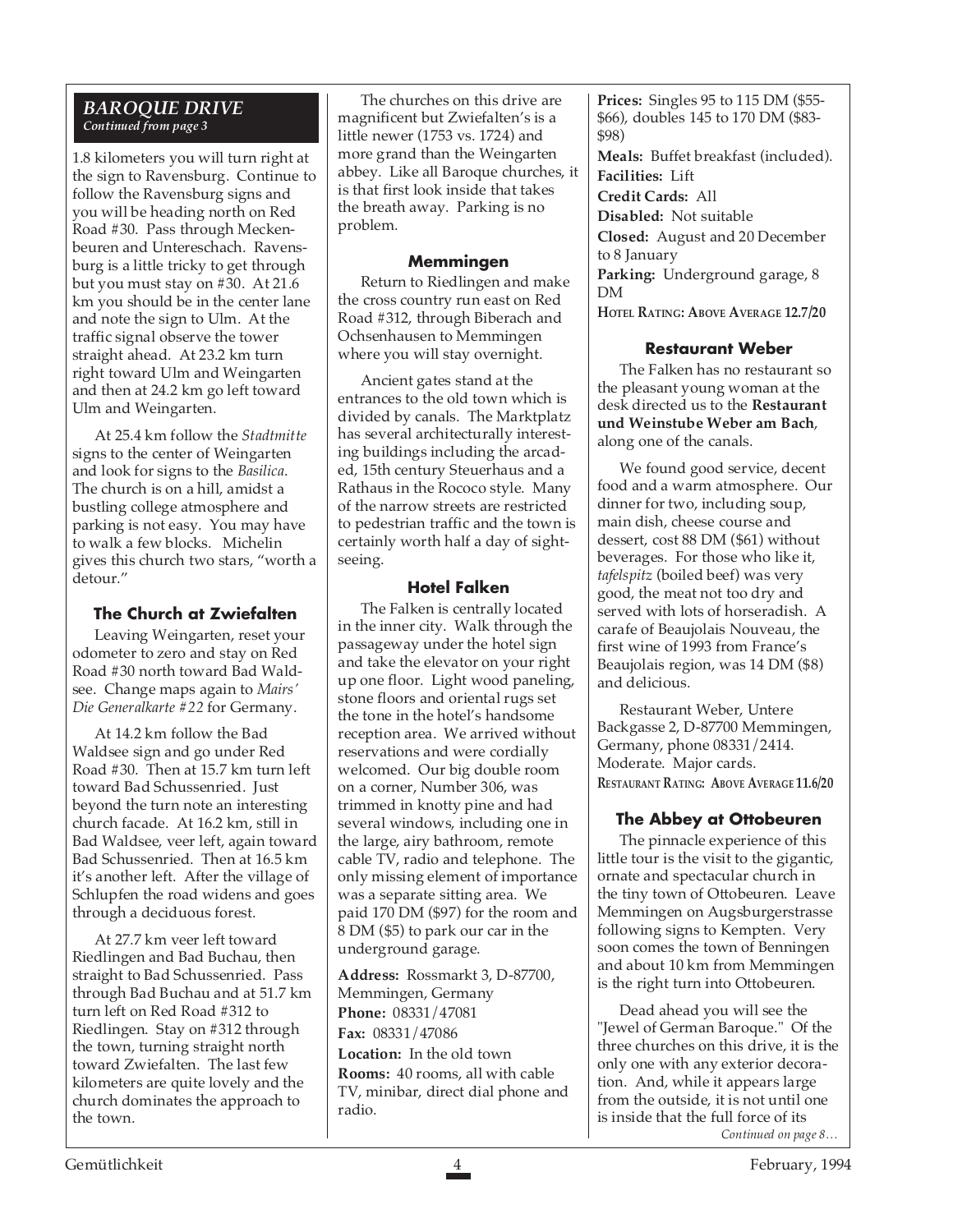#### *VIENNA RESTAURANTS Continued from page 1*

returned from a singing tour of several countries. The rack near their table was hung heavily with full-length fur coats.

Not many tourists accidentally stumble onto Boheme's almost hidden location in a narrow street outside the Ring, so it's clientele is mostly from the neighborhood.

While examining the menu over a Trumer Pils *vom fass* we were served a basket of large, soft, warm pretzels and rye bread.

*Schafkäsesuppe* (cheese soup) was a perfect starter for a pair of bedraggled travelers who had spent an entire afternoon and early evening tramping Vienna's snowy streets and was the best dish of the night. Two rich, highly-salted main dishes — *Schweinmedallions* and sliced loin of wild pork — were less successful than the soup, though we both ate every morsel on our plates.

The three medallions were piled with sliced tomato and cheese, then broiled and served with scalloped potatoes. The wild pork came with a dark sauce of reduced juices, tart red cabbage and pan-fried potatoes with sage, all of which were sprinkled with crisp bread crumbs .

Though our food didn't measure up to the Boheme's cozy charm, it has lots of atmosphere, an offbeat location and decent service and prices. Our dinner for two, not including dessert or beverages, was 469 AS (\$38). A carafe of Austrian red wine was 156 AS (\$13) and a small (1/3 liter) beer was 28 AS (\$2.30). The bread and pretzels cost 8 AS (65¢) each.

Restaurant Boheme, Spittleberggasse 19, phone 0222/933173. No credit cards. Moderate. **RATING: ABOVE AVERAGE 13.2/20**

#### **Zur Hohen Brücke Gästatte**

Another place you'll not find many tourists is at this neighborhood *beisl* on Wipplingerstrasse. It's inside the Ring, just far enough from the Hofburg-Staatsoper-Graben-Kärntnerstrasse center of activity that tourists seldom wander by. A simple lunch for two of soup, *wurstl* and beer was 175 AS (\$14). The Hohen Brücke, with its correct, uniformed waiters and local clientele, has the feel of old Vienna. Food, beer and service were above average for a restaurant of this type. Zur Hohen Brücke Gästatte, Wipplingerstr. 23, Inexpensive. **RATING: ABOVE AVERAGE 12.6/20**

#### **S'Müllerbeisl**

On Seilerstätte near the **Hotel Römischer Kaiser**, S'Müllerbeisl is typical of Vienna's many casual restaurants where lunches, dinners and snacks are served from midmorning until midnight or later. It is the sort place where one expects

phone 0222/5129347. Inexpensive-Moderate. **RATING: AVERAGE 10.7/20**

#### **Smutny**

For seven years we enthusiastically recommended Smutny, a small *beisl* on Elisabethstrasse near the Staatsoper that serves big plates of plain, but delicious Viennese food at good prices, accompanied by the Czech beers Pilsner Urquell and Budweiser. A December 1993 visit disappointed us, however. Our experience confirmed negative comments recently received from several subscribers. The place looks the same as ever, the beer, of course, is still nonpareil and the service affable and efficient; but what is on the plate is now ordinary. Salads had obviously been made ahead of time and came with weak dressing. *Zwiebelrostbraten* (pan-fried steak

## *This touristy stop near the Staatsoper has live Schrammelmusik and bored waiters.*

to find an extensive menu including properly prepared *Wiener Schnitzel* (it is said you should be able to sit on the plate where a correctly cooked Schnitzel has rested, wearing a silk dress without staining it) — good beer, fresh white wine from the *Wienerwald*, and a kind of "reading room" atmosphere where it's o.k. to hunker for an hour or two with only a beer or cup of coffee and a book or newspaper.

The Schnitzel was suitably crisp and greaseless and a bowl of broccoli soup was welcome on a winter night. A salad of tomatoes and mozzarella cheese drizzled with olive oil was also tasty.

Decor is ho-hum but our waiter was quick and friendly. He also spoke flawless English, which is a dead-giveaway that this place, like most restaurants in the very center of Vienna, gets a lot of tourists.

S'Müllerbeisl, Seilerstätte 15,

with onions) was just passable, though the oven roasted potatoes were very good. The price is still right; dinner for two without beverages or dessert was 345 AS (\$28). A half-liter of Pilsner Urquell is 35 AS (\$2.85).

Restaurant Smutny, Elisabethstrasse 8, phone 0222/5871356. Inexpensive-Moderate. **RATING: AVERAGE 10.2/20**

#### **Augustiner Keller**

This touristy stop, also near the Staatsoper, has live *Schrammelmusik* and bored waiters. We stopped late one evening for an after-dinner *Weihnachtspunch* (Christmas punch), a restoring combination of red wine, rum, orange juice and tea. The cellar atmosphere is a little hokey and prices seem higher than at comparable restaurants.

Augustiner Keller, Augustiner Strasse 1, phone 0222/52 17 46. Moderate. Un-rated. Ĭ×ĭ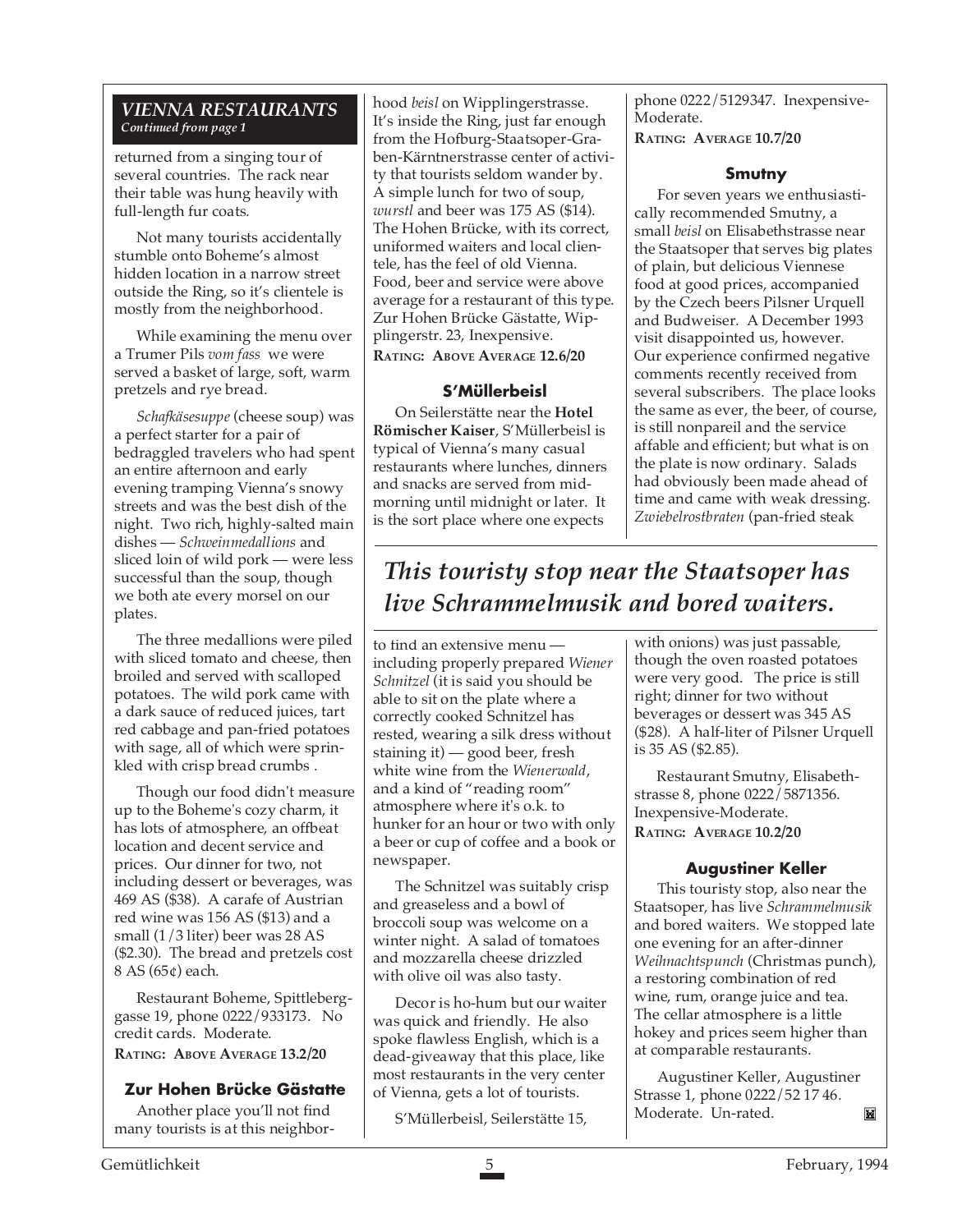#### *CDW INSURANCE Continued from page 1*

However, you should know that if you rely on a credit card for CDW, and the car is damaged, you will be required to pay for that damage. You then ask your credit card company for reimbursement and there is plenty of fine print that can disqualify you. Here is language, some of it paraphrased, from an American Express notice on the subject:

• You must decline the CDW or similar option offered by the car rental company to activate coverage for a particular rental.

• Coverage is limited to cars rented from a "commercial car rental company," which, in the U.S. is 15 specifically designated companies. Outside the U. S. commercial car rental company means "any commercial car rental agency which regularly rents rental autos, expect those in Italy and New Zealand, where no coverage is provided."

• Car Rental Loss and Damage Insurance covers most rental cars including many foreign cars, when they are rented on a daily or weekly basis for no more than 31 days *(ed. note: this means if your rental contract is for 32 days or more [or, in the case of Mastercard, which has a limit of 15 days, 16 days] you have zero coverage for the entire rental).* The card member must provide appropriate documentation that the damage/ loss was incurred within the applicable time period above, under an agreement from a commercial car rental company.

• Certain vehicles are not covered such as off-road vehicles, motorcycles, mopeds, recreational vehicles, trucks, campers, trailers, certain vans and four-wheel drive sport/utility vehicles when driven off-road. Minivans are covered when used for personal or business use.

• Coverage does not extend to "losses caused by or contributed to by operation of the rental car in

violation of the terms and conditions of the rental car agreement (including but not limited to losses occurring when a person not permitted to operate the vehicle pursuant to terms of the rental agreement was in possession or control of the vehicle); intentional damage; illegal activity; preexisting conditions, damage or defect; being under the influence of intoxicants or drugs; war or military activity; radioactivity; confiscation by authority" and on and on.

• A card member must notify American Express's Car Rental Loss and Damage Claims unit within 48 hours or as soon as reasonably possible following a loss. If such notification is not received, coverage may be denied. Written proof of loss, including completion of a claim form provided by American Express, must be received by American Express within 60 days of the date of loss or coverage may be denied.

• Among the items required to document the loss:

1. Copy of the driver's license of card member or authorized driver.

2. Copy of card member's auto insurance coverage.

3. Itemized repair bill.

4. Claim form.

5. Copy of the rental agreement.

6. Police report if the damage exceeds \$500.

• If the foregoing documentation is not received within 180 days of the date of loss (except for documentation which has not been furnished for reasons beyond card member's control), coverage will be denied.

And, finally, this disclaimer:

"This document is not the policy or contract of insurance. The benefits described in this document are subject to all of the terms, conditions and exclusions of the policy issued by the underwriter. This document replaces any prior description of coverage under the

policy which may have been furnished to the card member. The coverage may be changed or terminated."

Other card companies have similar rules. We suggest you become familiar with them.



ĬМ

#### **Swiss Bike Rental**

Bicycles can be rented at more than 200 railway stations in Switzerland. Reserve a day in advance. You may return the bike at another station for an additional charge of about \$3.50. Rates below are in U.S. dollars at an exchange rate of 1.45.

#### **Rental Rates**

| Bike                     |      | $1/2$ day day week |
|--------------------------|------|--------------------|
| City bike (7 gears) \$10 | \$13 | \$52               |
| Kid's bike (7 gears) \$8 | \$9  | \$36               |
| Mountain (21 gears)      | \$21 | \$86               |

A family of three can rent two city bikes and one child's bike for 52 Sfr. (\$36) per day or 208 Sfr. (\$143) per week.

Accompanied bicycles can be transported on local trains (not Intercity or Eurocity trains) for 5 Sfr. (\$3.50) per bike.

Brochures, maps, route descriptions and mileage charts related to bicycling in Switzerland are available through **Touring Club Suisse** (TCS), 11-13 Chemin Riantbosson, Case postale 176, CH-1217 Meyrin 1, phone 022/785 1222, fax 022/785 1262.

#### **Self-Catering Rentals**

*Gemütlichkeit's* best advice for renting an apartment or chalet in Europe remains the same: go directly to the tourist office of the region or town of your choice and request a list of accommodations for rent. Usually that will include photographs and detailed information about each accommodation, including the rental price. At this point the tourist office gets out of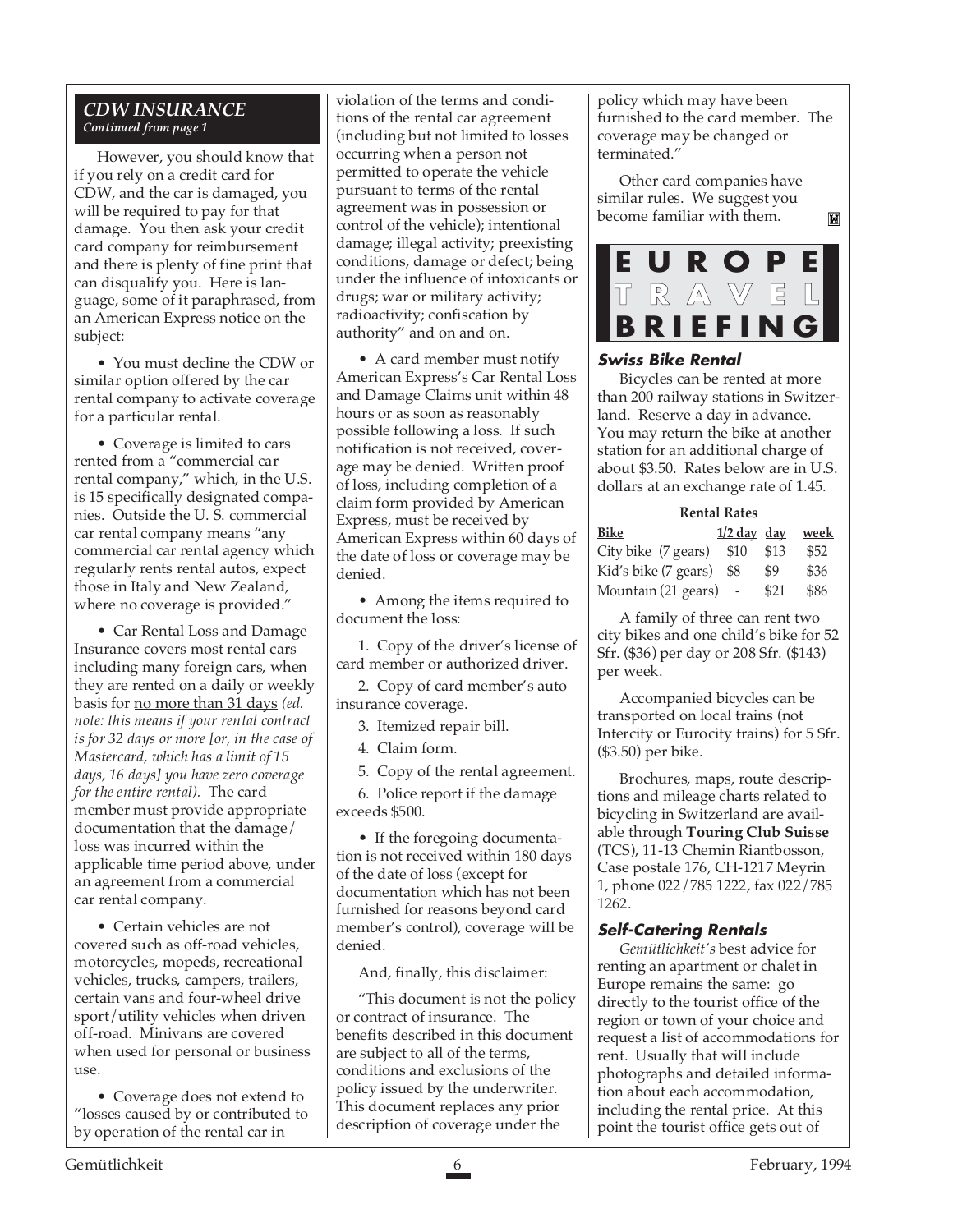the middle and if you wish to pursue a rental you must contact the property owner directly. In this way you cut out at least one and perhaps two middlemen — a U. S. sales representative and possibly a property manager in Europe. By the way, it is said that Europeans would rather conduct this sort of business in writing rather than by phone, so begin the process early.

In case this all sounds too complicated, or you don't have enough lead time, several subscribers report positively about **Interhome, Inc.**, perhaps the largest U. S. booker of European vacation properties.

Their catalogs contain color photographs, descriptions and prices on thousands of rentals.

Contact: Interhome, Inc., 124 Little Falls Road, Fairfield NJ 07004, phone 201-882-6864, fax 201-808- 1742.

#### **Lugano Deal**

Lugano, the sunny lakeside capital of Italianspeaking Ticino, offers promotional packages for short stays. Per person prices for three nights in a double room with shower/ bath and breakfast begin at 138 Sfr. (\$94). That, of course, is in a Spartan twostar hotel. Prices for better accommodations are 219 Sfr. (\$150) per person in a three-star hotel, 297 Sfr. (\$203) in a first-class, fourstar hotel and 426 Sfr. (\$292) per person in five-star luxury hotel. The package includes unlimited travel on urban public transportation, a funicular ride to Monte Bré, a roundtrip train ticket to Ponte Tresa, a boat ride to Morcote, and entrance to several museums. Though this is a winter deal similar

packages are usually offered during spring and summer, albeit at higher prices. Contact: Lugano Tourist Office, Riva Albertolli 5, CH-6901 Lugano, phone 091 21 46 64, fax 091 22 76 53.

#### **Affordable Austria**

Two years ago, several *Gemütlichkeit* subscribers came back with high praise for *Affordable Austria*, a

### **Airfare Update**

*W*ith some industry experts doubting there will be a significant transatlantic fare war this spring, many of you who are planning to visit Europe this summer are scrambling to find good airfare deals.

The best summer fares we've seen to date are through **DER Tours** on **Lufthansa**. This special "Lufthansa Charter" is aboard Lufthansa's regularly scheduled Tuesday flights out of eight gateway cities to Frankfurt. Return travel is also limited to Tuesdays.

There are restrictions and the sale will not last long. Here are the fares:

|                      | $4/1/-5/31$ | $6/1 - 9/27$ | $10/4 - 10/25$ |
|----------------------|-------------|--------------|----------------|
| Atlanta              | 598         | 699          | 598            |
| Chicago              | 598         | 739          | 598            |
| <b>Dallas</b>        | 598         | 699          | 598            |
| <b>Los Angeles</b>   | 678         | 799          | 678            |
| Miami                | 598         | 759          | 598            |
| New York             | 508         | 649          | 508            |
| San Francisco        | 678         | 799          | 678            |
| <b>Washington DC</b> | 508         | 659          | 508            |

DER also has an arrangement with **United Airlines** for travel to many European destinations from more than 150 U. S. cities. Below are some sample high-season, midweek fares:

|                                                         | Germany |     | Paris London Zürich |     | Rome |
|---------------------------------------------------------|---------|-----|---------------------|-----|------|
| Atlanta                                                 | 785     | 840 | 718                 | 840 | 852  |
| Chicago                                                 | 807     | 852 | 729                 | 829 | 863  |
| <b>Dallas</b>                                           | 918     | 918 | 796                 | 874 | 829  |
| <b>Los Angeles</b>                                      | 929     | 941 | 785                 | 918 | 941  |
| Miami                                                   | 829     | 874 | 707                 | 840 | 874  |
| New York                                                | 763     | 774 | 618                 | 774 | 807  |
| San Francisco                                           | 929     | 941 | 774                 | 918 | 941  |
| <b>Washington DC</b>                                    | 785     | 807 | 685                 | 796 | 840  |
| Travel agents can book for you by calling 800-782-2424. |         |     |                     |     |      |

three-week sojourn with Rudy and Giselle Bialuski. Though now out of the retail travel business, the effervescent and indefatigable Giselle still leads this annual trek to

her native country (this year from April 29 through May 20). Those who enjoy the security of a guided tour, but still want to travel at a leisurely pace and experience the people and their cultural, *Affordable Austria* may be the answer. The first seven days are at the **Hotel Gallspacherhof** in the town of Gallspach (population 2,800). From

there, the group moves to the Alpen village of Lofer for six nights at the **Hotel St. Hubertus**. A week in Vienna at the **Hotel Stefanie** finishes the trip. All land costs including breakfasts and most dinners are included in the \$2,300 per person price tag. *Gemütlichkeit* subscribers get 3% off. Throughout the tour many optional excursions are offered.

Also in the works for Giselle is an *Affordable Italy* tour for three weeks in September that will include Merano, Monte Cattini, Urbino, Assissi and Rome. Giselle can be reached at 916-488-6000.

#### **Switzerland on Track**

Another tour that has many of the advantages of independent travel is operated by *Gemütlichkeit* contributing editors Claudia Fischer and Roger Holliday. This 18-day, 17-night Swiss jaunt includes airfare, three nights in Vevey, three in Locarno, four in Interlaken, three in Samedan, three in Lucerne and a 15-day firstclass Swiss Pass. The cost is \$3,095 per person. Since tour members carry the Swiss Pass, they can travel when and where they wish. Both Fischer and Holliday

accompany the group. They are great traveling companions who fear only a good night's sleep. Your editor speaks from personal experience. Call the Hollidays at 419-352-8096, fax 419-352-1480.ÏД